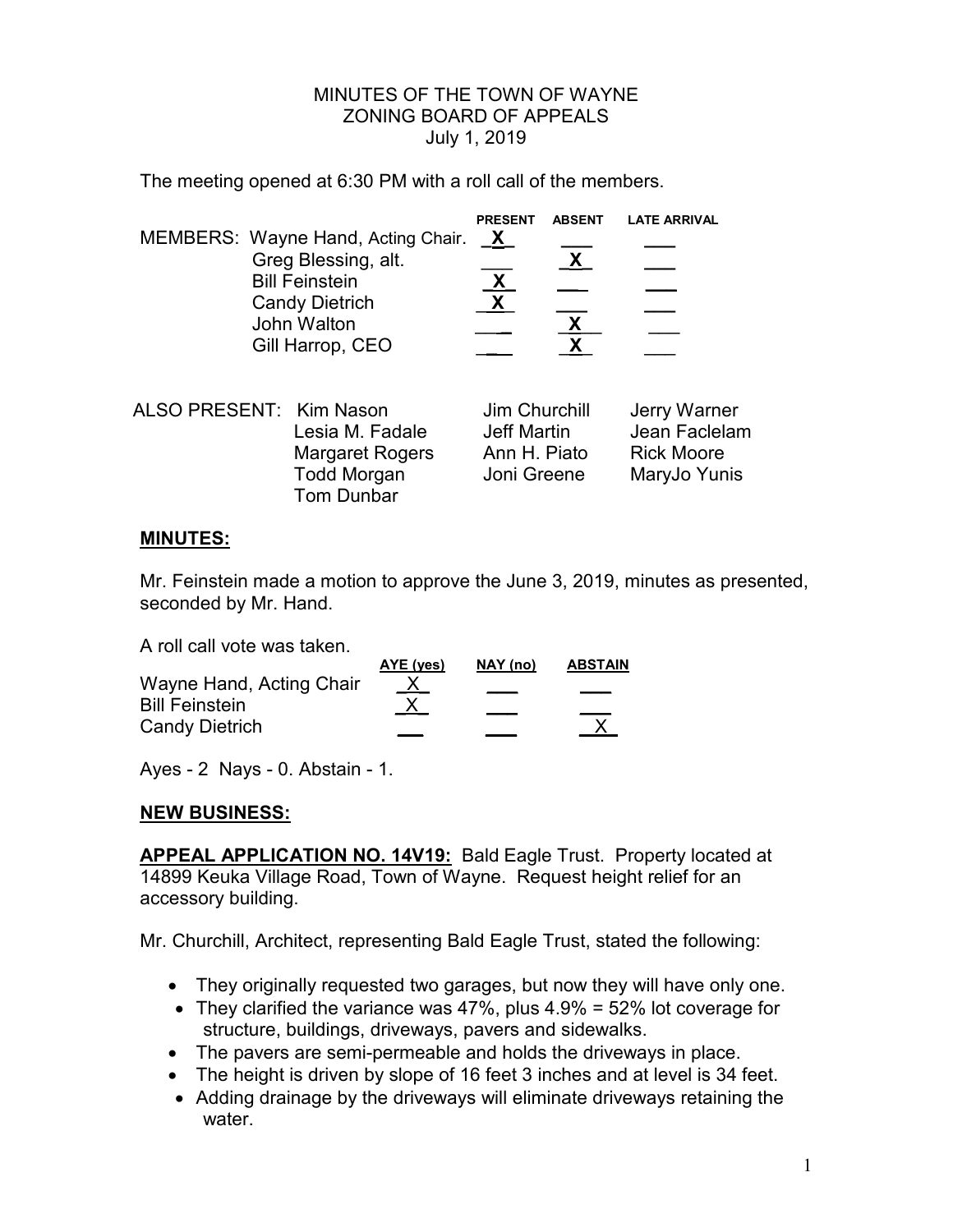Ms. Nason stated that this is an area variance. A Type II action was determined at the Planning Board meeting of June 10, 2019.

Mr. Churchill is asking for a variance of 4.9%. They are adding an outside stairway because of the size of house it took up so much space on the inside.

Mr. Hand opened the public hearing stating 13 letters were sent out on June 18th.

Ms. Margaret Rogers shared photos and a letter read by her (on file). (Since Ms. Kurtz was not present, no e-mails were received by the Board.) Mrs. Rogers lives 2 doors South of this property (14899 Keuka Village Road).

Ms. Lasia Fadale lives next door (14863) shared her letter (on file) saying she also e-mailed Ms. Kurtz. Ms. Fadale also shared photos showing views from her windows. Ms. Fadale also stated that she thought there was a 10-foot minimum side set-back from her property line for a non-structure (steps). Mr. Hand clarified that it was a 1-foot minimum side set-back for a non-structure (steps). Her viewshed in the front is OK, but not to the north side because the trees are blocking the view.

Joni Greene, lives five houses to the North (14755) sees trees to the South.

MaryJo Yunis' stated her view is also blocked by the structure.

Ms. Dietrich suggested Ms. Gabel get the e-mails from the neighbors (Ms. Rogers, Ms. Fadale, and Mr. Thomas) be copied for the Board and seconded by Mr. Feinstein.

## **[Put Public Hearing on hold while e-mails were being received and copies. Addressed APPEAL APPLICATION NO. 15V19 at this time.]**

After returning to **Appeal 14V19**, Mr. Hand read the e-mail by Mr. Thomas.

Mr. Hand closed the Public Hearing.

The Board had no further questions.

Mr. Hand stated that there are two variances: Building Height and Lot Coverage. He commented that the maximum allowed building height in the previous land use regulations was calculated from the average of the surrounding grade level and that no variance would have been required for this structure per that definition because it would be less than 18 ft. However, the current regulations define the structure height be calculated from the lowest surrounding grade level, which is 33 ft. 11 inches (15 ft. 1 inch over the max. allowable of 18 ft.).

Mr. Hand also clarified that the previous land use regulations utilized a methodology for calculating maximum lot coverage where structures were defined as above ground constructed items, primarily buildings. However, the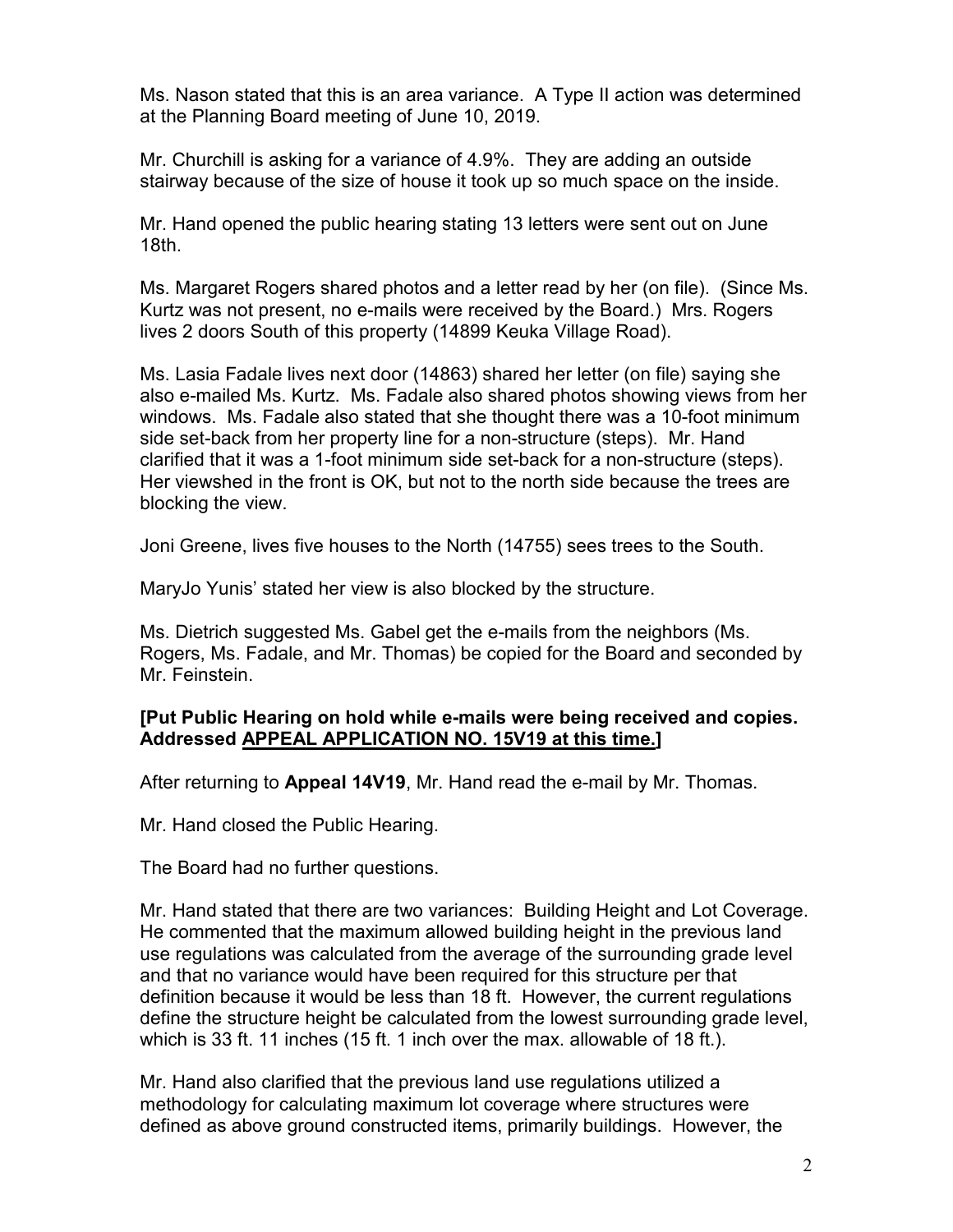current land use regulations definition of structures includes ground level items like driveways, patios, sidewalks, and parking areas.

The Board then addressed the Area Variance Request for Accessory Building Height relief of 15 feet 1 inch questions as follows:

- 1. Whether an undesirable change to the character of the neighborhood will take place or if it would be a detriment to nearby properties: No.
- 2. Whether benefit sought by applicant can be achieved by a feasible alternative to the variance: No.
- 3. Whether the requested variance is substantial: Yes.
- 4. Would the variance have an adverse impact on the physical or environmental conditions in the neighborhood: No.
- 5. Whether the alleged difficulty was self-created: Yes.

It was then determined that the Benefit to the Applicant DOES outweigh the detriment to the Neighborhood or Community and therefore the variance request is approved.

Mr. Feinstein made a motion on the height variance of 15 feet 1 inch for garage structure be approved by the Board and seconded by Mr. Hand.

A roll call vote was taken.

|                          | AYE (yes)    | NAY (no) | <b>ABSTAIN</b> |
|--------------------------|--------------|----------|----------------|
| Wayne Hand, Acting Chair | $\mathbf{X}$ |          |                |
| <b>Bill Feinstein</b>    |              |          |                |
| <b>Candy Dietrich</b>    |              |          |                |
|                          |              |          |                |

Ayes - 2 Nays - 1.

Mr. Hand stated that the lot coverage is increased by 5% as a result of accessary building which exceeds the maximum coverage of 25%, with the total being 52%.

The Board addressed the Area Variance Request for Maximum Lot Coverage of 5% increase to 52% total questions as follows:

- 1. Whether an undesirable change to the character of the neighborhood will take place or if it would be a detriment to nearby properties: No.
- 2. Whether benefit sought by applicant can be achieved by a feasible alternative to the variance: No.
- 3. Whether the requested variance is substantial: No.
- 4. Would the variance have an adverse impact on the physical or environmental conditions in the neighborhood: No.
- 5. Whether the alleged difficulty was self-created: Yes.

It was then determined that the Benefit to the Applicant DOES outweigh the detriment to the Neighborhood or Community and therefore the variance request is approved.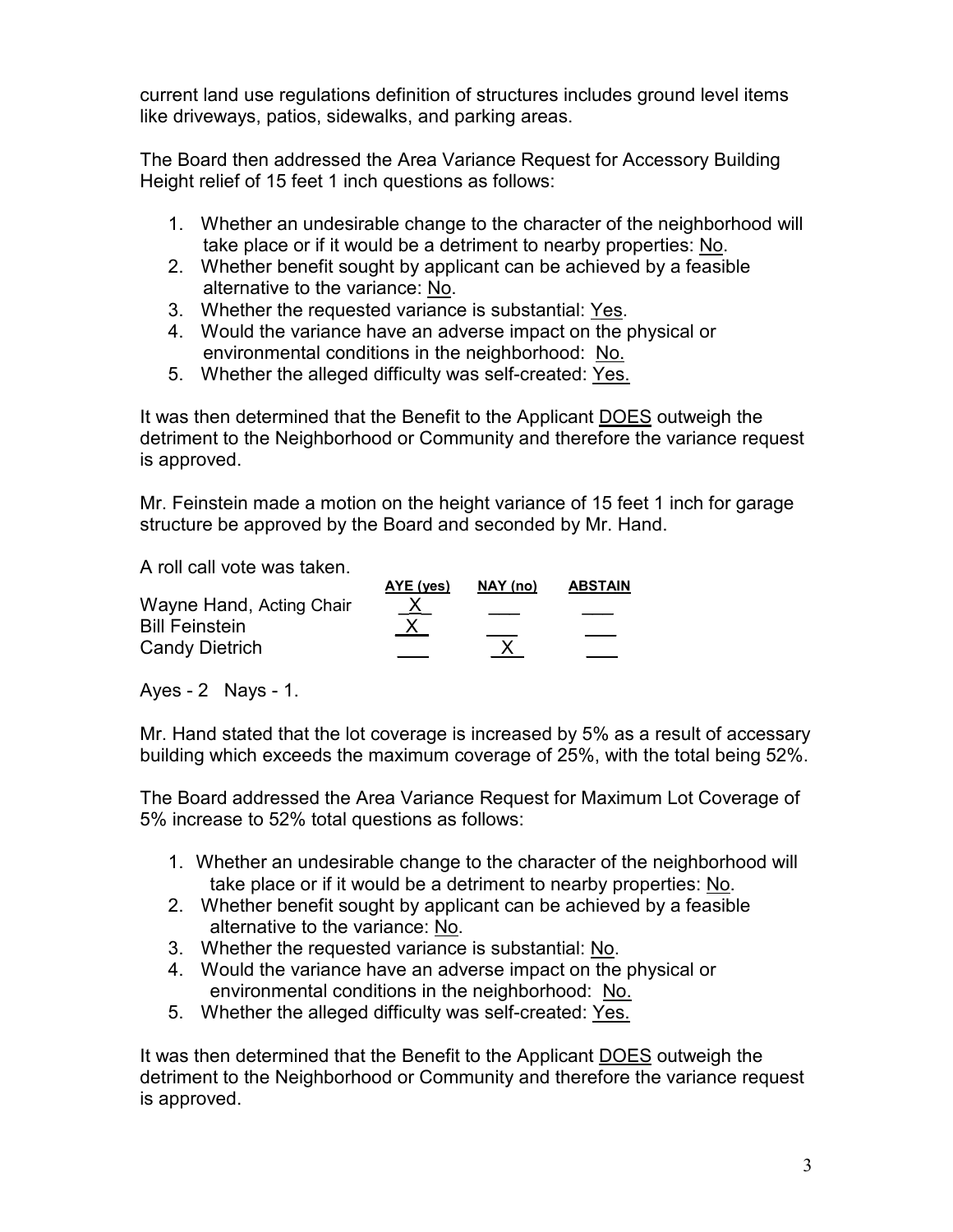Mr. Feinstein also stated that a Condition is that all drainage and run-off would not impact neighbors.

Ms. Dietrich made a motion to allow the incremental 5% lot coverage as presented and seconded by Mr. Feinstein.

A roll call vote was taken.

|                          | AYE (yes) | NAY (no) ABSTAIN |
|--------------------------|-----------|------------------|
| Wayne Hand, Acting Chair | <u>X</u>  |                  |
| <b>Bill Feinstein</b>    |           |                  |
| <b>Candy Dietrich</b>    |           |                  |
|                          |           |                  |

Ayes-3 Nays-0.

Mr. Churchill signed the variance responsibilities and conditions sheet for both variances (on file).

**APPEAL APPLICATION NO. 15V19:** Gerard Warner. Property located at 11818 East Lake Road, Hammondsport, Town of Wayne. Request for retaining wall greater than 4 feet high, lake setback less than 25 feet from High Water Mark, 8 feet from road right-of-way, fill exceeding 100 cubic yards on a slope greater than 15%.

Mr. Todd Morgan, Integrity Creative Contracting, was present with Mr. Gerard Warner stating:

- They would like to put in a retaining wall greater than 4 feet high.
- The slope is greater than 15%, fill exceeding 100 cubic yards.
- The lake setback is less than 25 feet.
- The structure is in the road right-of-way.

Mr. Hand stated that a few weeks ago, the ZBA requested detailed information defining the distance of proposed construction from the road right-of-way and mean high water mark. The applicant conveyed that the proposed structure would be about 9 ft. from the centerline of East Lake Rd. If the town road has a total right-of-way of 33 ft., this would mean that the new structure would be  $\sim$  7.5 ft. into the road right-of-way (not including any tie backs). From the limited exploration, the current deteriorating retaining wall has tie backs well back into the road right-of-way, extending very close to the edge of the pavement.

Due to potential impact to road integrity, Mr. Hand tabled this Appeal and requested the applicant provide well engineered PE stamped drawings indicating the design details as well as how the project would be executed. Mr. Feinstein recommended that the Acting Town Highway Superintendent, Mr. Doug Howard, approve the design and plan before being reviewed by the ZBA again. He also recommended that the town solicit legal input as to whether or not any construction can take place within the town right of way, and if so, what would be required legally to allow that to happen.